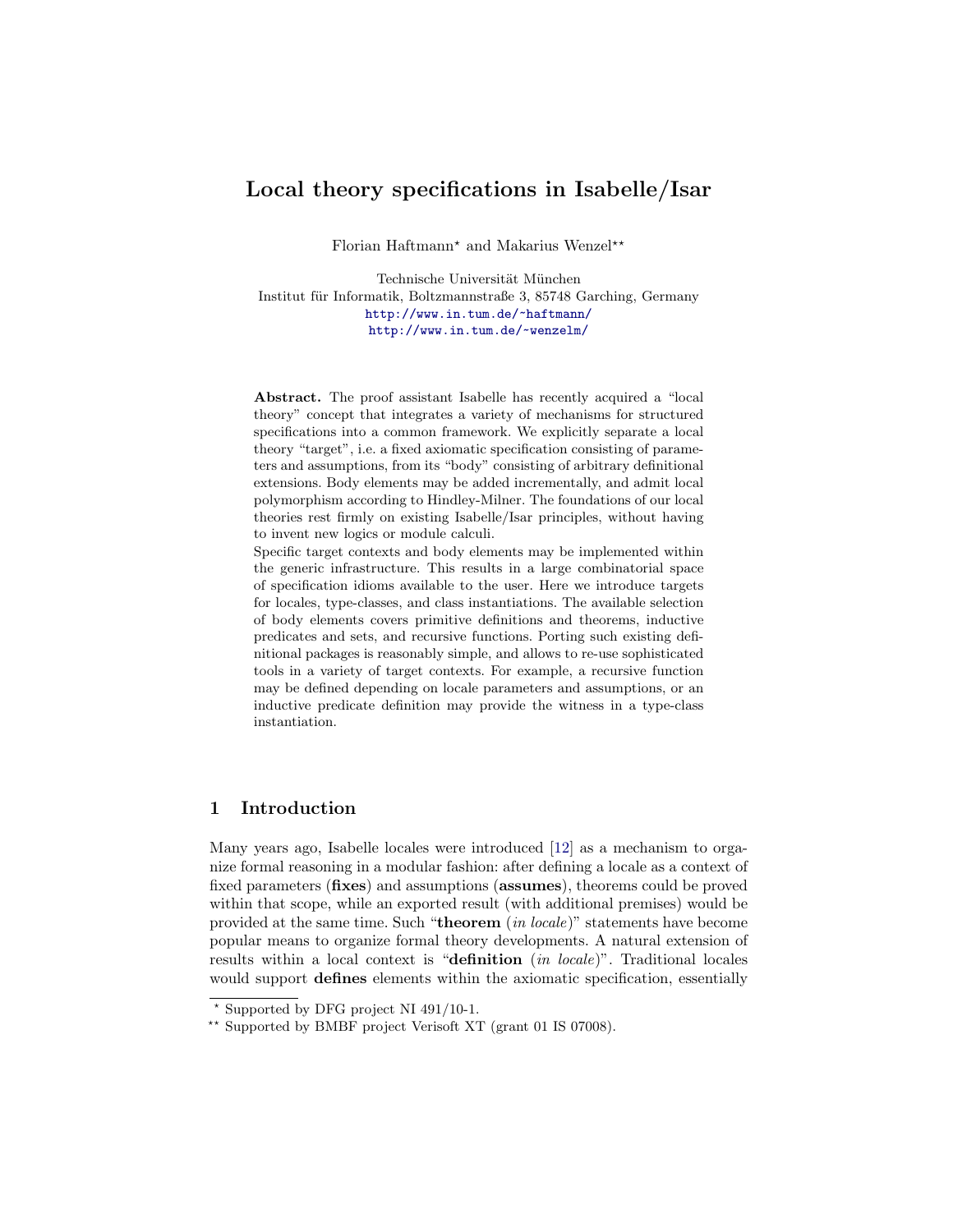simulating definitions by equational assumptions, but this turned out to be unsatisfactory. It is not possible to add further definitions without extending the locale, and there is no support for polymorphism. Moreover, Isabelle/HOL users rightly expect to have the full toolbox of definitional packages available (e.g. inductive predicates and recursive functions), not just primitive equations.

These needs are addressed by our local theory concept in Isabelle/Isar. A local theory provides an abstract interface to manage definitions and theorems relative to a context of fixed parameters and assumptions. This generic infrastructure is able to support the requirements of existing module concepts in Isabelle, notably locales and type-classes. Thus we integrate and extend the capabilities of structured specifications significantly, while opening a much broader scope for alternative module mechanisms.

Implementing such local theory targets is a delicate task, but only experts in module systems need to do it. In contrast, it is reasonably easy to produce definitional packages for use in the body of any local theory. Here we have been able to rationalize the traditional theory specification primitives of Higher-Order Logic considerably, such that the local versions are both simpler and more general than their global counterparts.

Overview. We examine the flexibility of the local theory concept by an example of type class specification and instantiation (§[2\)](#page-1-0). After a careful exposition of the relevant foundations of Isabelle/Pure and Isabelle/Isar  $(\S3)$  $(\S3)$ , we introduce the main local theory architecture  $(\S4)$  $(\S4)$  and describe some concrete target mechanisms  $(\S5)$  $(\S5)$ .

# <span id="page-1-0"></span>2 Example: Type Classes

The following example in Isabelle/HOL [\[14\]](#page-16-1) uses type-classes to model general orders and orders that admit well-founded induction. Earlier [\[11\]](#page-15-0) we integrated traditional axiomatic type-classes with locales, now both theory structuring concepts are also fitted into the bigger picture of local theories.

Basic Isabelle notation approximates usual mathematics, despite some bias towards λ-calculus and functional languages like Haskell. The general syntax for local theory specifications is "target begin body end", where body consists of a sequence of specification elements (definitions and theorems with proofs), and target determines a particular interpretation of the body elements relative to a local context (with parameters and assumptions).

The most common targets are locale and class. These targets are special in being explicitly named, and allow further body additions at any time. The syntax for this is "context *name* begin *body* end", with the abbreviation of "specification (in name)" for "context name begin specification end". The latter also integrates the existing "theorem (in locale)" into our framework.

Other targets, like the instantiation shown later, demand that the body is a closed unit that provides required specifications, finishes proof obligations etc.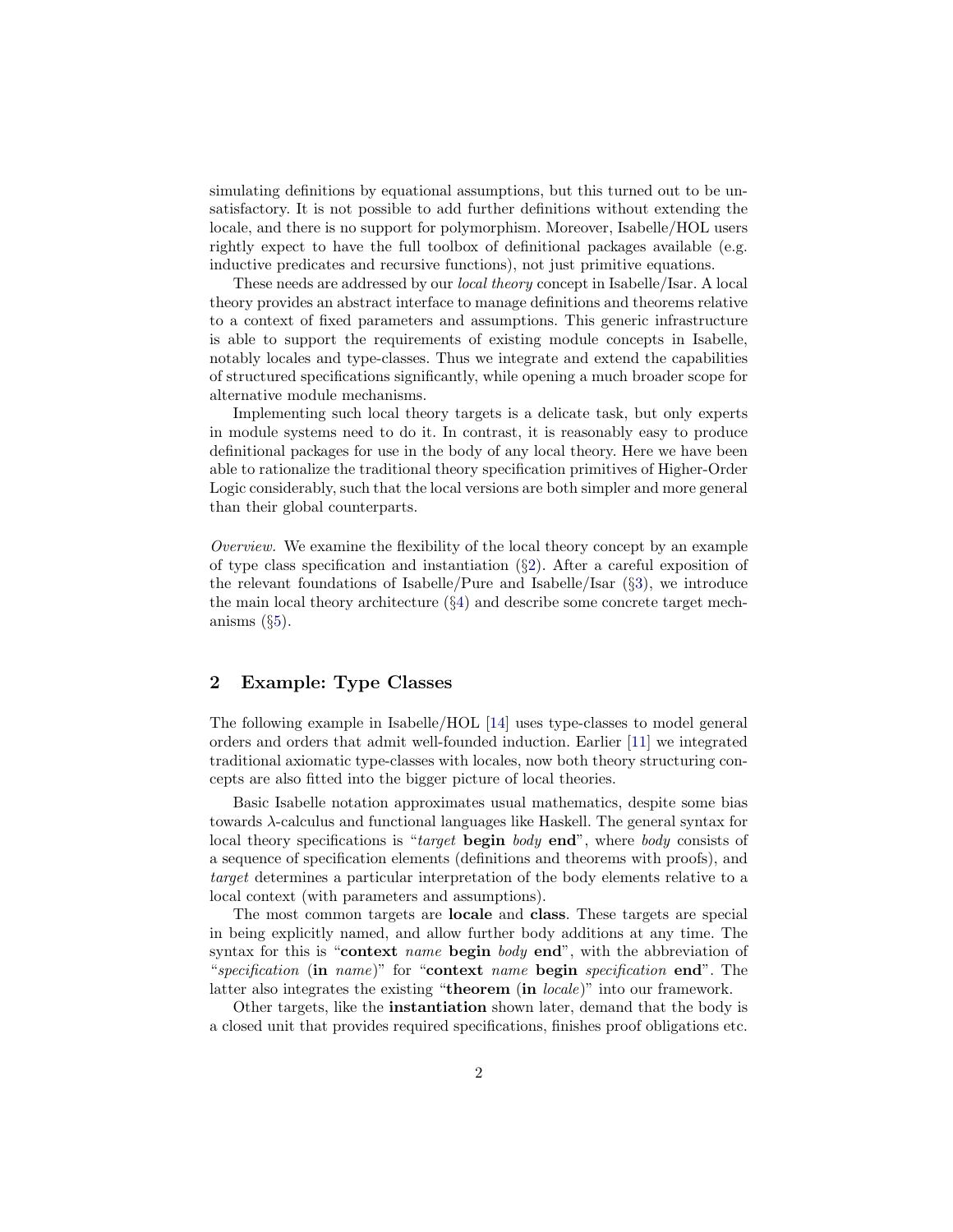General Orders. We define an abstract algebra over a binary relation *less-eq* that observes the partial ordering laws.

class  $order =$ fixes less-eq ::  $\alpha \Rightarrow \alpha \Rightarrow \text{bool}$  (infix  $\preceq 50$ ) assumes *refl*:  $x \preceq x$ and trans:  $x \preceq y \Longrightarrow y \preceq z \Longrightarrow x \preceq z$ and antisym:  $x \preceq y \Longrightarrow y \preceq x \Longrightarrow x = y$ begin

This class context provides a hybrid view on our abstract theory specification. The term less-eq ::  $\alpha \Rightarrow \alpha \Rightarrow \text{bool}$  refers to a fixed parameter of a fixed type; the parameter less-eq also observes assumptions. At the same time, the canonical type-class interpretation [\[11\]](#page-15-0) provides a polymorphic constant for arbitrary order types, i.e. any instance of less-eq ::  $\beta$ ::order  $\Rightarrow \beta \Rightarrow$  bool. Likewise, the locale assumptions are turned into theorems that work for arbitrary types  $\beta$ ::order.

Our class target augments the usual Isabelle type-inference by a separate type improvement stage, which identifies sufficiently general occurrences of less-eq with the locale parameter, while leaving more specific instances as constants. By handling the choice of locale parameters vs. class constants within the type-checking phase, we also avoid extra syntactic ambiguities: the above mixfix annotation ( $\text{infix} \leq 50$ ) is associated with the class constant once and for all. See §[5.3](#page-11-0) for further details.

#### end

Back in the global context, less-eq ::  $\alpha$ ::order  $\Rightarrow \alpha \Rightarrow \text{bool}$  refers to a global class operation for arbitrary *order* types  $\alpha$ ; the notation  $x \leq y$  also works as expected. Global class axioms are available as theorems refl, trans, antisym.

The old axclass [\[17\]](#page-16-2) would have achieved a similar effect. At this point we could even continue with further definitions and proofs relative to this polymorphic constant only, e.g. less ::  $\alpha$ ::order  $\Rightarrow \alpha \Rightarrow$  bool depending on the global less-eq ::  $\alpha$ ::order  $\Rightarrow \alpha \Rightarrow$  bool. But then the resulting development would be more special than necessary, with the known limitations of type-classes of at most one instantiation per type constructor. So we now continue within the hybrid class/locale context, which provides type-class results as expected, but also admits general locale interpretations [\[2\]](#page-15-1).

context order begin

We now define *less* as the strict part of *less-eq*, and prove some simple lemmas.

definition less ::  $\alpha \Rightarrow \alpha \Rightarrow \text{bool}$  (infix  $\prec 50$ ) where  $x \prec y \leftrightarrow x \preceq y \land \neg y \preceq x$ 

lemma irrefl: ¬  $x \prec x$   $\langle proof \rangle$ lemma less-trans:  $x \prec y \Longrightarrow y \prec z \Longrightarrow x \prec z$   $\langle \text{proof} \rangle$ lemma asym:  $x \prec y \Longrightarrow y \prec x \Longrightarrow C \; \langle \text{proof} \rangle$ 

## end

Again this produces a global constant less  $:: \alpha::order \Rightarrow \alpha \Rightarrow bool$ , whose definition depends on the original class operation less-eq ::  $\alpha$ ::order  $\Rightarrow \alpha \Rightarrow$  bool. The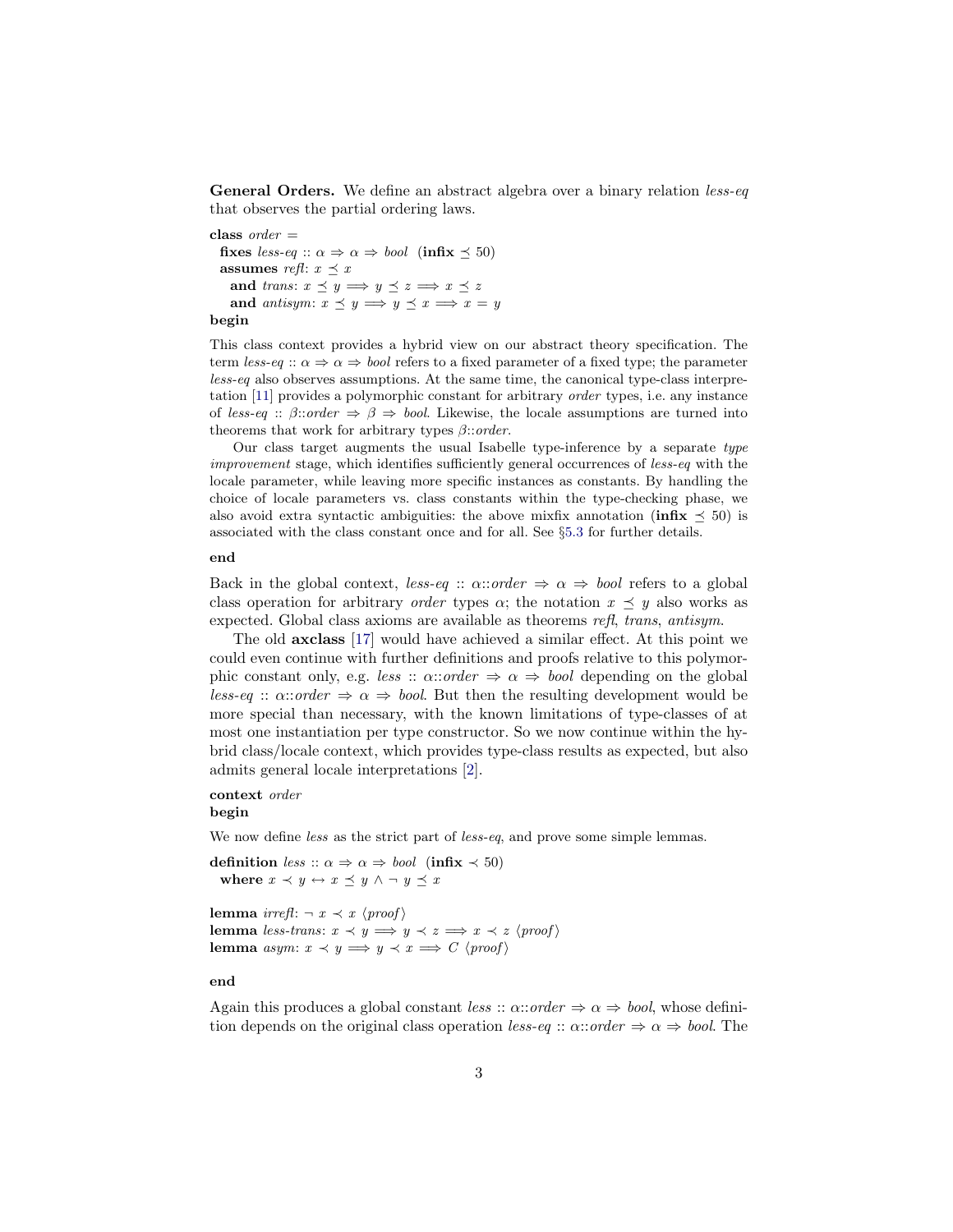additional variant *order less* (rel ::  $\alpha \Rightarrow \alpha \Rightarrow \text{bool}$ ) ( $x :: \alpha$ ) ( $y :: \alpha$ ) stems from the associated locale context and makes this dependency explicit. The latter is more flexible, but also slightly more cumbersome to use.

Well-founded Induction and Recursion. Next we define well-founded orders by extending the specification of general orders.

class wforder  $= order +$ assumes less-induct:  $(\bigwedge x$ : $\alpha$ .  $(\bigwedge y \colon y \prec x \Longrightarrow P \ y) \Longrightarrow P \ x) \Longrightarrow P \ x$ begin

With this induction rule available, we can define a recursion combinator by means of an inductive relation that corresponds to the function's graph, see also [\[16\]](#page-16-3).

inductive wfree-rel ::  $((\alpha \Rightarrow \beta) \Rightarrow \alpha \Rightarrow \beta) \Rightarrow \alpha \Rightarrow \beta \Rightarrow \text{bool}$ for  $F :: (\alpha \Rightarrow \beta) \Rightarrow \alpha \Rightarrow \beta$ where rec:  $(\bigwedge z. z \prec x \Longrightarrow wfree\text{-}rel \ F \ z \ (g \ z)) \Longrightarrow wfree\text{-}rel \ F \ x \ (F \ g \ x)$ 

definition  $cut :: \alpha \Rightarrow (\alpha \Rightarrow \beta) \Rightarrow \alpha \Rightarrow \beta$ where cut x f y = (if y  $\prec x$  then f y else undefined) lemma cuts-eq: cut  $xf = cut x g \leftrightarrow (\forall y. y \prec x \rightarrow f y = g y)$   $\langle proof \rangle$ 

definition  $adm\text{-}wf :: ((\alpha \Rightarrow \beta) \Rightarrow \alpha \Rightarrow \beta) \Rightarrow bool$ where adm-wf  $F \leftrightarrow (\forall f \, g \, x \cdot (\forall z \cdot z \prec x \rightarrow f \, z = g \, z) \rightarrow F \, f \, x = F \, g \, x)$ lemma adm-lemma: adm-wf  $(\lambda f \ x. \ F \ (cut \ x f) \ x) \ (proof)$ 

definition wfrec ::  $((\alpha \Rightarrow \beta) \Rightarrow \alpha \Rightarrow \beta) \Rightarrow \alpha \Rightarrow \beta$ where wfrec  $F = (\lambda x. (THE y. where *x* is a function of *x*, and *x* is a function of *x* and *y* is a function of *x*.$ 

lemma wfrec-unique: adm-wf  $F \implies \exists !y$ . wfrec-rel F x y  $\langle proof \rangle$ theorem wfrec: wfrec  $F x = F$  (cut x (wfrec F)) x  $\langle proof \rangle$ 

This characterizes a polymorphic combinator wfree that works for arbitrary types  $\beta$ , relative to the locally fixed type parameter  $\alpha$ . Thus wfree  $(\lambda f :: \alpha \Rightarrow nat. \text{ body})$  or wfrec  $(\lambda f :: \alpha \Rightarrow bool. body)$  may be used in the current context. THE is the definite choice operator, sometimes written  $\iota$  in literature; *undefined* is an unspecified constant.

### end

Back in the global context, we may refer either to the exported locale operation wforder wfrec (rel ::  $\alpha \Rightarrow \alpha \Rightarrow \text{bool}$ ) ( $F$  ::  $(\alpha \Rightarrow \beta) \Rightarrow \alpha \Rightarrow \beta$ ) or the overloaded constant wfree  $(F :: (\alpha::\text{wborder} \Rightarrow \beta) \Rightarrow \alpha \Rightarrow \beta)$ . Here  $\alpha$  and  $\beta$  are again arbitrary, although the class constraint needs to be observed in the second case.

**Lexicographic Products.** The product  $\alpha \times \beta$  of two *order* types is again an instance of the same algebraic structure, provided that the less-eq operation is defined in a suitable manner, such that the class assumptions can be proven. We shall establish this in the body of the following instantiation target.

instantiation ∗ :: (order , order ) order begin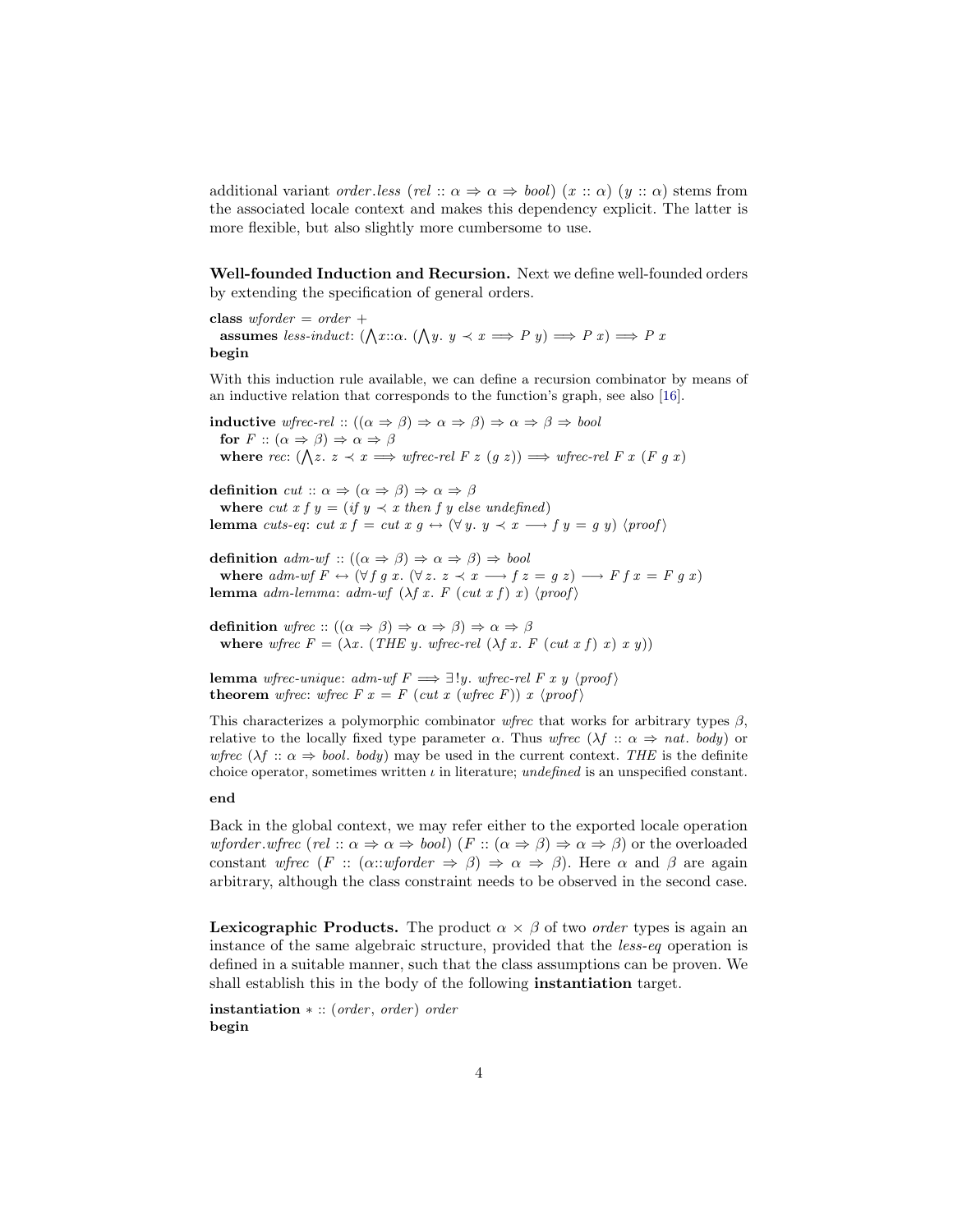We now define the lexicographic product relation by means of a (non-recursive) inductive definition, depending on hypothetical less-eq on fixed order types  $\alpha$  and  $\beta$ .

inductive less-eq-prod ::  $\alpha \times \beta \Rightarrow \alpha \times \beta \Rightarrow \text{bool}$ where less-eq-fst:  $x \prec v \Longrightarrow (x, y) \preceq (v, w)$ 

| less-eq-snd:  $x = v \implies y \preceq w \implies (x, y) \preceq (v, w)$ 

This definition effectively involves overloading of the polymorphic constant less-eq on product types, but the details are managed by our local theory target context. Here we have even used the derived definitional mechanism inductive, which did not support overloading in the past.

The above specification mentions various type instances of less-eq, for  $\alpha$ ,  $\beta$ , and  $\alpha \times$ β. All of these have been written uniformly with the  $\prec$  notation. This works smoothly due to an additional improvement stage in the type-inference process.

The outline of the corresponding instantiation proof follows. The instance element below initializes the class membership goal as in the existing global instance command [\[17\]](#page-16-2), but the type arity statement is not repeated here.

## instance

# proof

fix  $p \, q \, r :: \alpha \times \beta$ show  $p \preceq p \langle proof \rangle$ { assume  $p \preceq r$  and  $r \preceq q$  then show  $p \preceq q$   $\langle proof \rangle$  } { assume  $p \preceq q$  and  $q \preceq p$  then show  $p = q$   $\langle proof \rangle$ } qed

### end

By concluding the instantiation, the new type arity becomes available in the theory, i.e. less-eq (p ::  $\alpha$ ::order  $\times$   $\beta$ ::order) (q ::  $\alpha \times \beta$ ) can be used for arbitrary  $\alpha$ ,  $\beta$  in order.

# <span id="page-4-0"></span>3 Foundations

Isabelle consists of two main layers: the logical framework of Isabelle/Pure for higher-order Natural Deduction, and the *architectural framework* of Isabelle/Isar for organizing logical and extra-logical concepts in a structured manner.

Our local theory concepts rely only on existing foundations. We refrain from inventing new logics or module calculi, but merely observe pre-existent properties carefully to employ them according to our needs. This principle of leaving the logical basis unscathed is an already well-established Isabelle tradition. It enables implementation of sophisticated tools without endangering soundness. This is Milner's "LCF-approach" in its last consequence, cf. the discussion in [\[19,](#page-16-4) §3].

## <span id="page-4-1"></span>3.1 The Pure Logical Framework

The logic of Isabelle/Pure [\[15\]](#page-16-5) is a reduced version of Higher-Order Logic according to Church [\[8\]](#page-15-2) and Gordon [\[9\]](#page-15-3). This minimal version of HOL is used as a logical framework to represent object-logics, such as the practically important Isabelle/HOL [\[14\]](#page-16-1).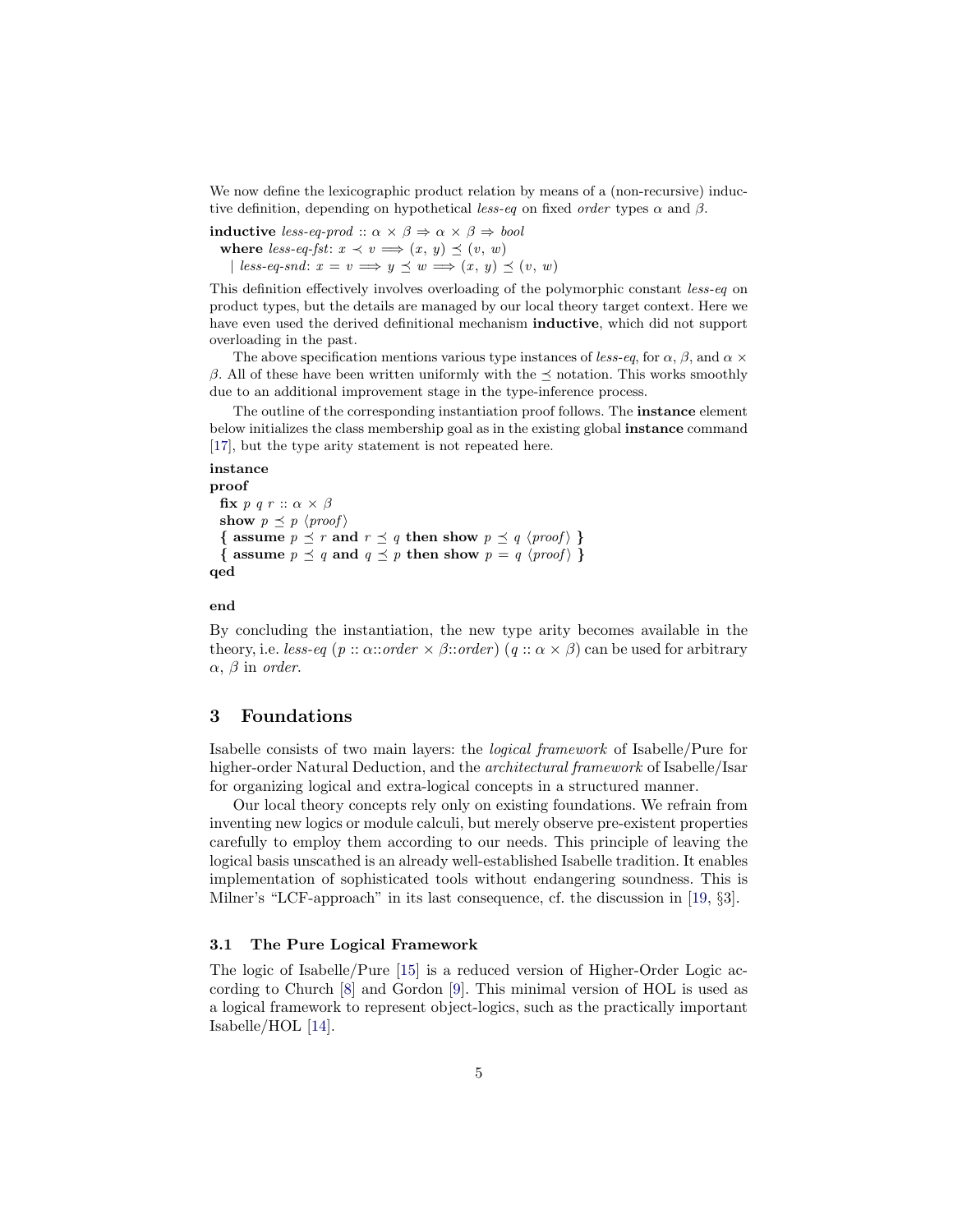Logical Entities. The Pure logic provides three main categories of formal entities: types, terms, and theorems (with implicit proofs).

Types  $\tau$  are simple first-order structures, consisting of type variables  $\alpha$  or type constructor applications  $(\tau_1, \ldots, \tau_n)$   $\kappa$ , usually written postfix. Type prop represents framework propositions, and the infix type  $\alpha \Rightarrow \beta$  functions.

Terms t are formed as simply-typed  $\lambda$ -terms, with variables  $x :: \tau$ , constants c ::  $\tau$ , abstraction  $\lambda x$  ::  $\tau$ .  $t[x]$  and application  $t_1$   $t_2$ . Types are usually left implicit, cf. Hindley-Milner type-inference [\[13\]](#page-16-6). Terms of type prop are called propositions. The logical structure of propositions is determined by quantification  $\Lambda x :: \alpha$ .  $B[x]$  or implication  $A \Longrightarrow B$ ; these framework connectives express object-logic rules in Natural Deduction style. Isabelle/Pure also provides built-in equality  $t_1$  $\equiv t_2$  with rules for  $\alpha\beta\eta$ -conversion.

Theorems thm are abstract containers for derivations within the logical environment. Primitive inferences of Pure operate on sequents  $\Gamma \vdash \varphi$ , where  $\varphi$  is the main conclusion and  $\Gamma$  its local context of hypotheses. There are standard introduction and elimination rules for  $\Lambda$  and  $\implies$  operating on sequents.

This low-level inference system is directly implemented in the Isabelle inference kernel; it corresponds to dependently-typed  $\lambda$ -calculus with propositions as types, although proof terms are usually omitted. It is useful to think of theorems as representing full proof terms, even though the implementation may omit them: the formal system can be categorized as " $\lambda HOL$ " within the general setting of Pure Type Systems (PTS) [\[3\]](#page-15-4). This provides a unified view of terms and derivations, with terms depending on terms  $\lambda x :: \alpha$ .  $b[x]$ , proofs depending on terms  $\bigwedge x :: \alpha$ .  $B[x]$ , and proofs depending on proofs  $A \Longrightarrow B$ .

Object-logic inferences are expressed at the level of Pure propositions, not Pure rules. For example, in Isabelle/HOL the modus ponens is represented as  $(A \rightarrow B) \Longrightarrow A \Longrightarrow B$ , implication introduction as  $(A \Longrightarrow B) \Longrightarrow A \longrightarrow B$ . Isabelle provides convenient (derived) principles of resolution and assumption [\[15\]](#page-16-5) to back-chain such object rules, or close branches within proofs, respectively.

This second level of Natural Deduction is encountered by Isabelle users most of the time, e.g. when doing "apply (rule  $r$ )" in a tactic script. Thus the first level of primitive inferences remains free for internal uses, to support local scopes of fixed variables and assumptions. Both Isar proof texts [\[18\]](#page-16-7) and locales [\[12,](#page-16-0)[1,](#page-15-5)[2\]](#page-15-1) operate on this primitive level of Pure, and the Isabelle/Isar framework ensures that local hypotheses are managed according to the block structure of the text, such that users never have to care about the  $\Gamma$  part of primitive sequents.

The notation  $\varphi$  shall refer to some theorem  $\Gamma \vdash \varphi$ , where  $\Gamma$  is clear from the context. The cIsabelle syntax  $\varphi$  references facts the same way but uses ASCII back-quotes in the source instead of the funny parentheses.

Theories. Derivations in Isabelle/Pure depend on a global theory environment Θ, which holds declarations of type-constructors  $(α_1, ..., α_n)$  κ (specifying the number of arguments), term constants  $c :: \tau$  (specifying the most general type scheme), and axioms  $a: A$  (specifying the proposition). The following concrete syntax shall be used for these three theory declaration primitives: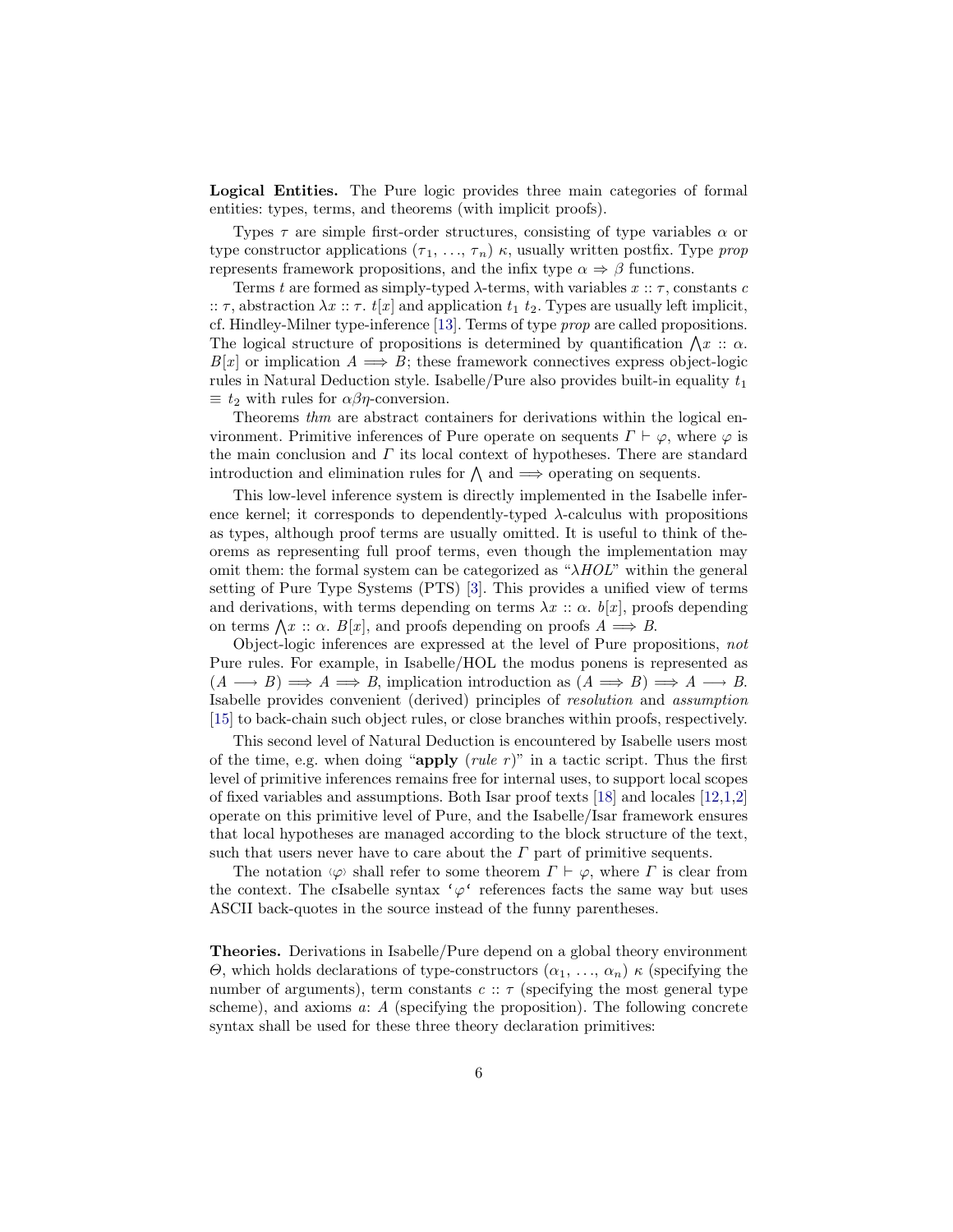| type $\forall \overline{\alpha}$ . $(\overline{\alpha}) \kappa$      | — type constructor $\kappa$ |
|----------------------------------------------------------------------|-----------------------------|
| const $c :: \forall \overline{\alpha}$ . $\tau[\overline{\alpha}]$   | — term constant $c$         |
| <b>axiom</b> a: $\forall \overline{\alpha}$ . $A[\overline{\alpha}]$ | — proof constant $a$        |

These primitives support global schematic polymorphism, which means that type variables given in the declaration may be instantiated by arbitrary types. The logic provides admissible inferences for this: moving from  $\Gamma \vdash \varphi[\alpha]$  to  $\Gamma \vdash \varphi[\tau]$ essentially instantiates whole proof trees.

We take the notational liberty of explicit type quantification  $\forall \alpha$ . A[ $\alpha$ ], even though the Pure logic is not really polymorphic. Type quantifiers may only occur in global theory declarations and theorems, but never in hypothetical statements, or the binding position of a  $\lambda$ -abstraction. This restricted type quantification behaves like schematic type variables, as indicated by question marks in Isabelle: results  $\forall \alpha$ .  $\bigwedge x :: \alpha$ .  $x \equiv x$  and  $\bigwedge x :: ?\alpha$ .  $x \equiv x$  are interchangeable.

Unrestricted declarations of types, terms, and axioms are rarely used in practice. Instead there are certain disciplined schemes that qualify as definitional specifications due to nice meta-theoretical properties. In the Pure framework, we can easily justify the well-known principle of *constant definition*, which relates a polymorphic term constant with an existing term:

constdef 
$$
c :: \forall \overline{\alpha} \cdot \tau[\overline{\alpha}]
$$
 where  $\forall \overline{\alpha} \cdot c[\overline{\alpha}] \equiv \mathit{rhs}[\overline{\alpha}]$ 

Here the constant name c needs to be new, and rhs needs to be a closed term with all its type variables already included in its type  $\tau$ . If these conditions hold, constdef expands to corresponding const  $c :: \forall \overline{\alpha}$ .  $\tau[\overline{\alpha}]$  and  $axiom \,\forall \overline{\alpha}$ .  $c[\overline{\alpha}] \equiv$  $rhs[\overline{\alpha}]$ .

This constant definition principle observes parametric polymorphism. Isabelle also supports ad-hoc polymorphism (overloading) which can be shaped into a disciplined version due to Haskell-style type-classes on top of the logic, see also [\[17\]](#page-16-2) and [\[11\]](#page-15-0). The latter concept of "less ad-hoc polymorphism" allows us to reconstruct overloading-free definitions and proofs, via explicit dictionary terms.

We also introduce an explicit definition scheme for "proof constants", which gives proven facts an explicit formal status within the theory context:

**th**mdef 
$$
\forall \overline{\alpha}
$$
.  $b = \langle B|\overline{\alpha}\rangle$ 

Moreover, the weaker variant of **thm**  $b = \langle B \rangle$  shall serve the purpose of casual naming of facts, without any impact on the internal structure of derivations.

## <span id="page-6-0"></span>3.2 Isar Proof Contexts

The main purpose of the Isabelle/Isar infrastructure is to elevate the underlying logical framework to a scalable architecture that supports structured reasoning. This works by imposing certain Isar policies on the underlying Pure primitives. It is important to understand, that Isar is not another calculus, but an architecture to organize existing logical principles, and enrich them by non-logical support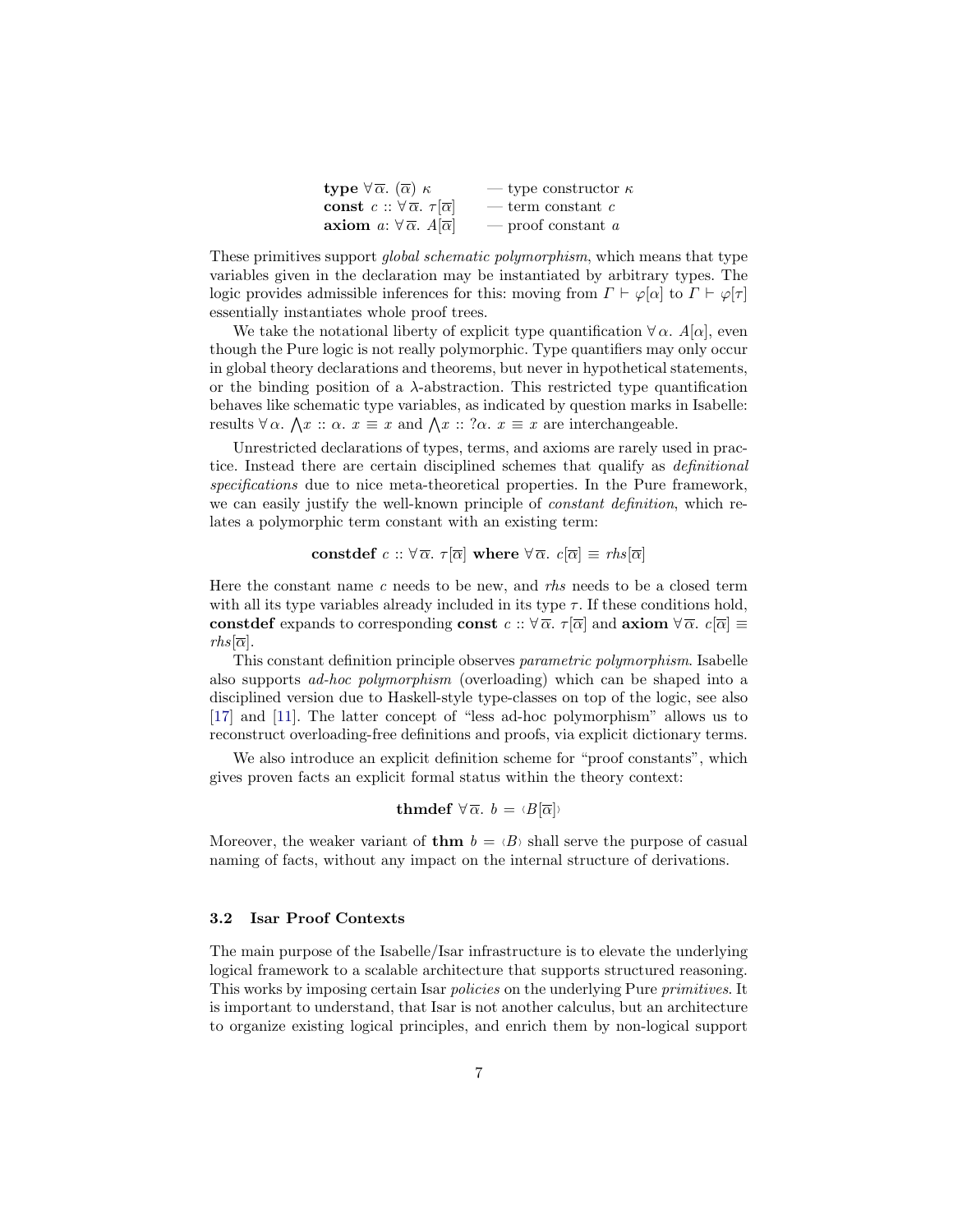structure. The relation of Pure vs. Isar is a bit like that of a CPU (execution primitives) and an operating system (high-level abstractions via policies).

Isabelle/Isar was originally motivated by the demands for human-readable proofs [\[18\]](#page-16-7): the Isar proof language provides a structured walk through the text, maintaining local facts and goals, all relative to a proof context at each position. This idea of Isar proof context has turned out a useful abstraction to organize various advanced concepts in Isabelle, with locales [\[12,](#page-16-0)[1,](#page-15-5)[2\]](#page-15-1) being the classic example. A more recent elaboration on the same theme are LCF-style proof tools that work relative to some local declarations and may be transformed in a con-crete application context later; [\[7\]](#page-15-6) covers a Gröbner Base procedure on abstract rings that may get used on concrete integers etc.

Subsequently we briefly review the main aspects of Isar proof contexts, as required for our local theory infrastructure.

**Logical Context Elements.** The idea is to turn the  $\Gamma$  part of the primitive calculus (§[3.1\)](#page-4-1) into an explicit environment, consisting of declarations for all three logical categories: type variables, term variables, and assumptions:

| type $\alpha$                                  | — type variable $\alpha$ |
|------------------------------------------------|--------------------------|
| fix $x :: \tau[\overline{\alpha}]$             | — term variable $x$      |
| assume a: $A[\overline{\alpha}][\overline{x}]$ | — proof variable $a$     |

Strictly speaking there is no explicit type element in Isabelle/Isar, because type variables are handled implicitly according to Hindley-Milner discipline [\[13\]](#page-16-6): when entering a new term (proposition) into the context, its type variables are fixed; when exporting results from the context, type variables are generalized as far as possible, unless they occur in the types of term variables that are still fixed.

Exporting proven results from the scope of fix and assume corresponds to  $\Lambda/\Longrightarrow$  introduction rules. In other words, the logical part of an Isar context may be fully internalized into the Pure logic.

Isar also admits derived context elements, parameterized by a discharge rule that is invoked when leaving the corresponding scope. In particular, simple (nonpolymorphic) definitions may be provided as follows:

$$
vardef x :: \tau[\overline{\alpha}] \text{ where } x \equiv \text{rhs}[\overline{\alpha}]
$$

Here the variable name  $x$  needs to be new, and  $rhs$  needs to be a closed term, mentioning only previously fixed type variables. If these conditions hold, **vardef** expands to corresponding fix and assume elements, with a discharge rule that expands a local result  $\langle B[x] \rangle$  to  $\langle B[rhs] \rangle$ , thanks to reflexivity of  $\equiv$ .

Although vardef resembles the global constdef, it only works for fixed types! In particular, vardef id ::  $\alpha \Rightarrow \alpha$  where id  $\equiv \lambda x$  ::  $\alpha$ . x merely results in context elements type  $\alpha$  fix id ::  $\alpha \Rightarrow \alpha$  assume id  $\equiv \lambda x$  ::  $\alpha$ . x, for the fixed (hypothetical) type  $\alpha$ . There is no *let*-polymorphism at that stage, because the logic lacks type quantification.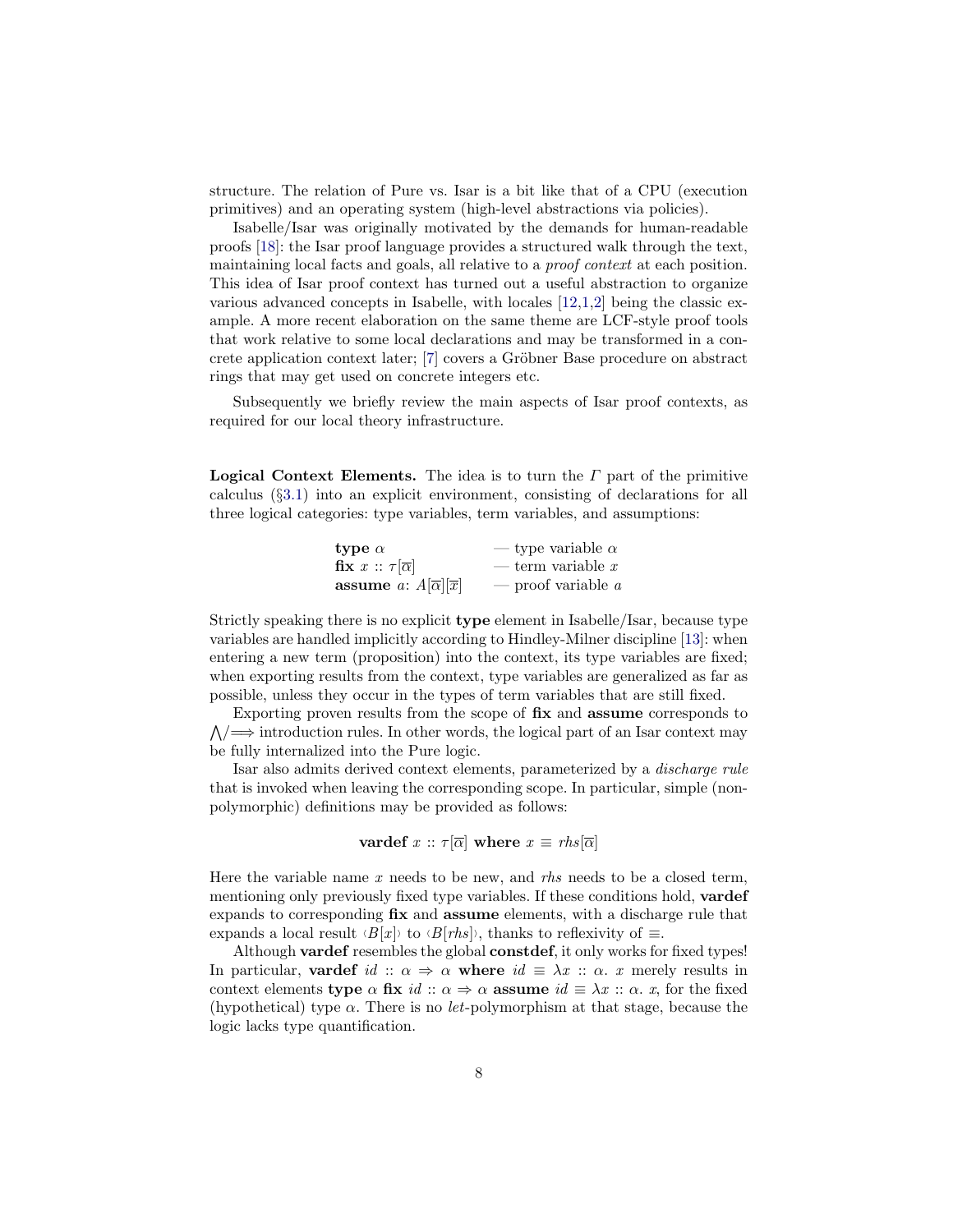Generic Context Data. The Isar proof context is able to assimilate arbitrary user-data in a type-safe fashion, using a functor interface in ML (see also [\[19,](#page-16-4) §3]). This means almost everything can be turned into context data. Common examples include type-inference information (constraints), concrete syntax (mixfix grammar), or hints for automated reasoning tools.

The global theory is only extended monotonically, but Isar contexts support opening and closing of local scopes. Moving between contexts requires replacing references to hypothetical types, terms, and proofs within user data accordingly. The Isar framework cannot operate on user data due to ML's type-safety, but a slightly different perspective allows us to transform arbitrary content, by passing through an explicit morphism in just the right spot, cf. [\[7,](#page-15-6) §3–4].

So instead of transforming fully abstract data directly, the framework transforms data declarations, i.e. implementation specific functions that maintain the data in the context. The interface for this is the generic context element "declaration d", where d: morphism  $\rightarrow$  context  $\rightarrow$  context is a data operation provided by some external module implementing context data. The morphism is provided by the framework at some later stage, it determines the differences of the present abstract context wrt. the concrete application environment, by providing mappings for the three logical categories of types, terms, and theorems. The implementation of d needs to apply this morphism wherever logical entities occur in the data; see [\[7,](#page-15-6) §2] for a simple example.

Using the Isabelle/Isar infrastructure on top of the raw logic, we can now introduce the concept of constant abbreviations that are type-checked like global polymorphic constants locally, but expanded before the logic ever sees them:

**abbrev** 
$$
c :: \forall \overline{\beta} . \tau | \overline{\alpha}, \overline{\beta} |
$$
 where  $\forall \overline{\beta} . c | \overline{\beta} | \equiv \text{rhs} | \overline{\alpha}, \overline{\beta} |$ 

Here the type variables  $\bar{\alpha}$  need to be fixed in the context, but  $\bar{\beta}$  is arbitrary. In other words, we have conjured up proper let-polymorphism in the abstract syntax layer of Isabelle/Isar, without touching the Pure logic.

## <span id="page-8-0"></span>4 Local Theory Infrastructure

We are now ready to introduce the key concept of *local theory*, which models the general idea of interpreting definitional elements relatively to a local context.

Basic specification elements shall be explicitly separated into two categories: axiomatic fix/assume vs. definitional define/note. Together with our implicit treatment of types, this achieves an orthogonal arrangement of  $\lambda$ - and letbindings for all three logical categories as follows:

|       | $\lambda$ -binding | $let$ -binding                                    |
|-------|--------------------|---------------------------------------------------|
| types | fixed $\alpha$     | arbitrary $\beta$                                 |
| terms | fix $x :: \tau$    | define $c \equiv t$                               |
|       |                    | theorems assume a: A note $b = \langle B \rangle$ |

A local theory specification is divided into a target part, which is derived from the background theory by adding axiomatic elements, and a body consisting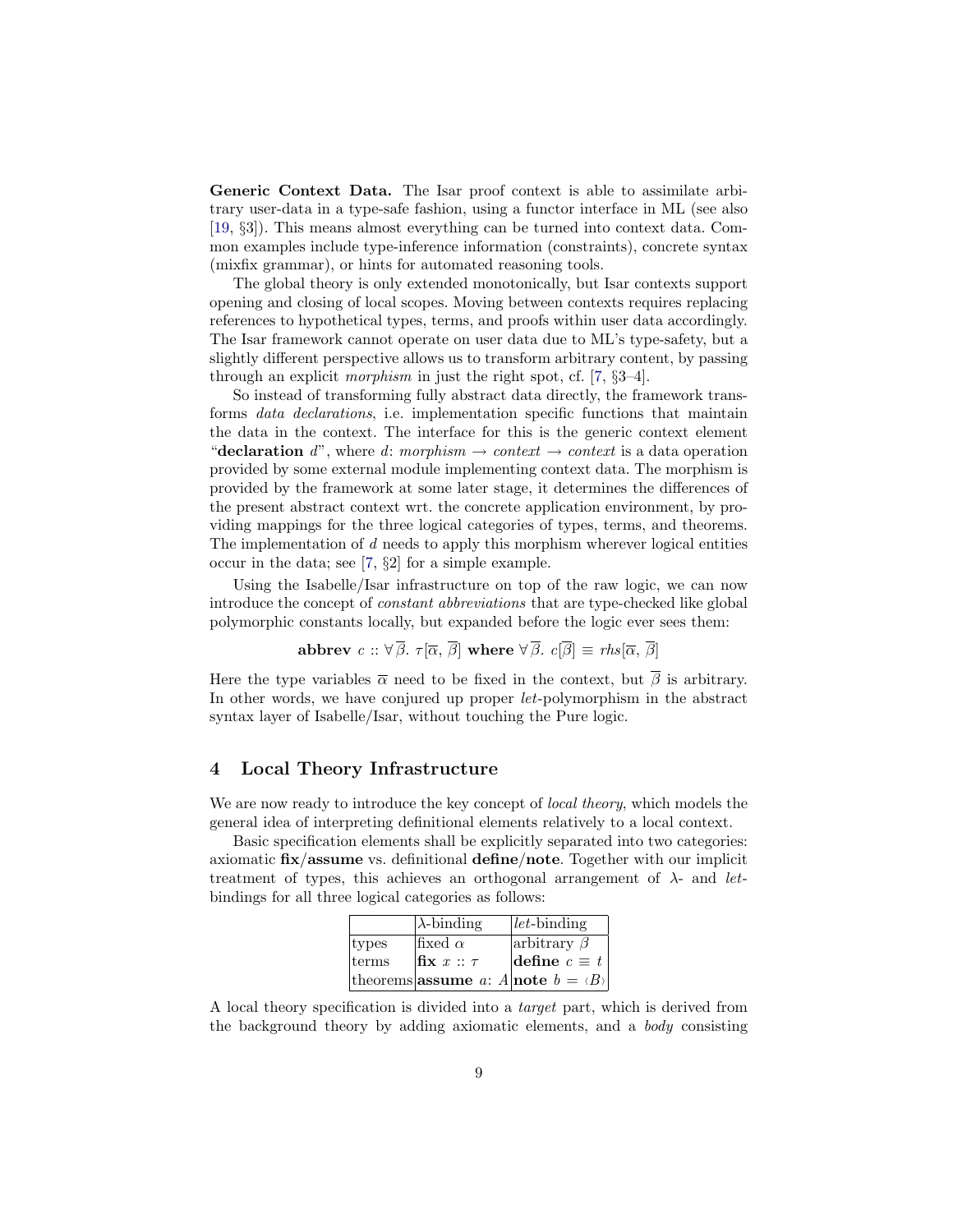of any number of definitional elements. The target also provides a particular interpretation of definitional primitives. Concrete body elements are produced by definitional packages invoked within corresponding begin/end blocks (cf. §[2\)](#page-1-0).

The key duality is that of background theory vs. target context, but there is also an auxiliary context that allows to hide the effect of the target interpretation internally. So the general structure of a local theory is a sandwich of three layers:

| auxiliary context | target context | background theory |
|-------------------|----------------|-------------------|

This allows one to make define appear like vardef and note like thm (cf. §[3.2\)](#page-6-0), while the main impact on the target context and background theory is exposed to the end-user only later. By fixing the body elements and their effect on the auxiliary context once and for all, we achieve a generic programming interface for definitional packages that work uniformly for arbitrary interpretations.

Canonical Interpretation via  $\lambda$ -Lifting. Subsequently we give a formal explanation of local theory interpretation by the blue-print model of  $\lambda$ -lifting over a fixed context type  $\alpha$  fix  $x : \tau[\alpha]$  assume  $\alpha : A[\alpha][x]$ . Restricting ourselves to a single variable of each category avoids cluttered notation; generalization to multiple parameters and assumptions is straightforward.

The idea is that **define**  $a \equiv b[\alpha, \beta][x]$  relative to fixed  $\alpha$  and  $x :: \tau[\alpha]$ becomes a constant definition with explicit abstraction over the term parameter and generalization over the type parameters; the resulting theorem is re-imported into the target context by instantiation with the original parameters. The illusion of working fully locally is completed in the auxiliary context, by using hidden equational assumptions (see below).

The same principle works for **note**  $a = \langle B(\alpha, \beta | x] \rangle$ , but there is an additional dependency on assumption  $a: A$ , and the lifting over parameters is only partially visible, because proof terms are implicit.

The following  $\lambda$ -lifting scheme works for independent **define** and **note** elements, in an initial situation where the target and auxiliary context coincide:

| specification        | define $a \equiv b \alpha, \beta  x $                                                                                                         |
|----------------------|-----------------------------------------------------------------------------------------------------------------------------------------------|
|                      | 1. background theory constdef $\forall \alpha \beta$ . thy $a \equiv \lambda x$ . $b[\alpha, \beta][x]$                                       |
| 2. target context    | abbrev $\forall \beta$ . loc.a $\equiv$ thy.a[ $\alpha$ , $\beta$ ] x                                                                         |
| 3. auxiliary context | <b>vardef</b> $a \equiv thy.a[\alpha, \beta] x$                                                                                               |
| local result         | $\langle a \equiv b[\alpha, \beta][x] \rangle$                                                                                                |
| specification        | note $a = \langle B[\alpha, \beta][x] \rangle$                                                                                                |
|                      | 1. background theory then def $\forall \alpha \beta$ . thy. $a = \langle \Lambda x. A[\alpha][x] \Longrightarrow B[\alpha, \beta][x] \rangle$ |
| 2. target context    | <b>thm</b> $\forall \beta$ . <i>loc.a</i> = $\langle B[\alpha, \beta][x] \rangle$                                                             |
|                      | 3. auxiliary context then $a = \langle B[\alpha, \beta][x] \rangle$                                                                           |
| local result         | $\langle B \alpha, \beta  x \rangle$                                                                                                          |

This already illustrates the key steps of any local theory interpretation. Step (1) jumps from the auxiliary context right into the background theory to provide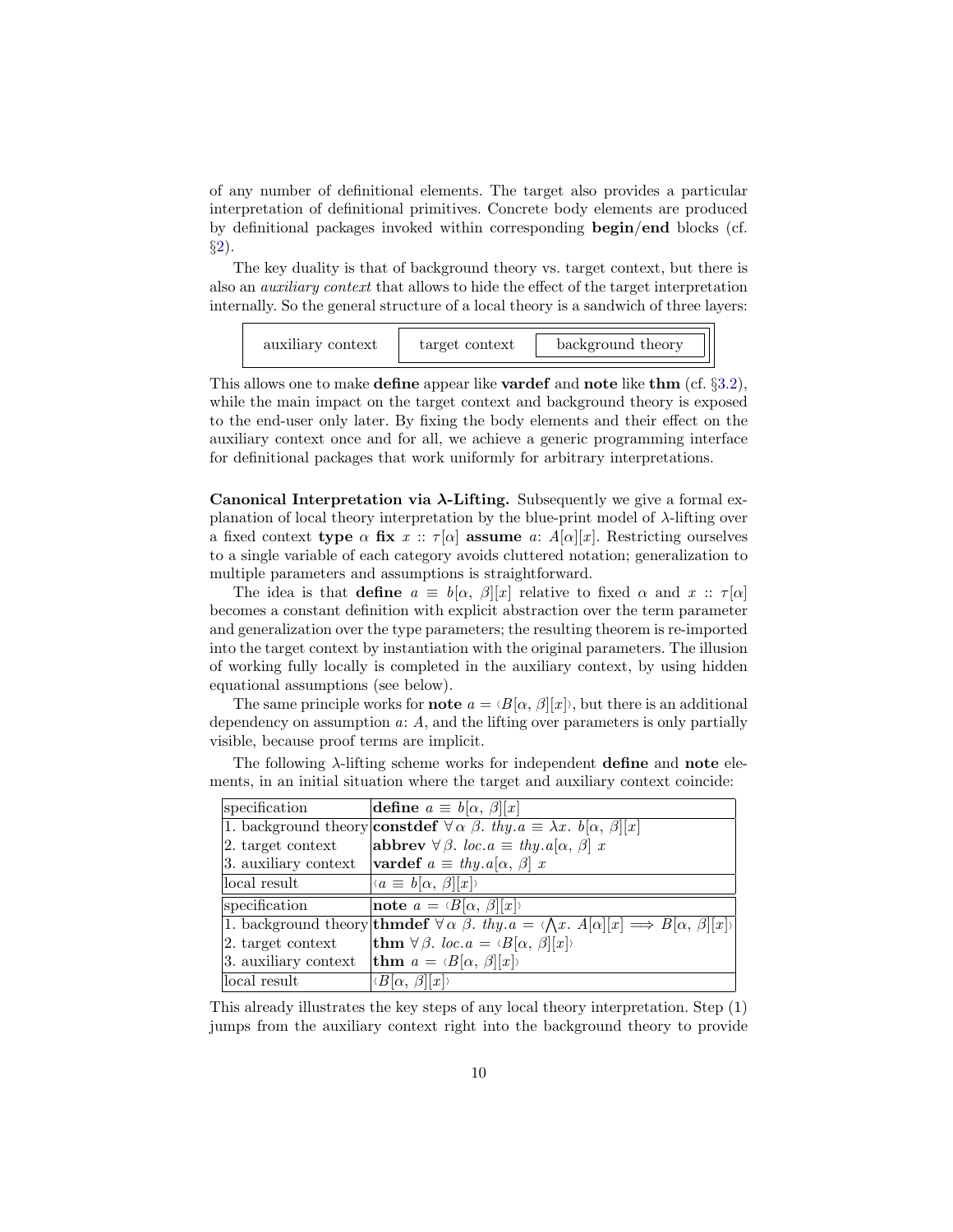proper foundation, using global primitives of constdef and thmdef. Step (2) is where the particular target view is produced, here merely by applying fixed entities to revert the abstractions; other targets might perform additional transformations. Note that  $\beta$  is arbitrary in the target context. Step (3) bridges the distance of the target and auxiliary context, to make the local result appear literally as specified (with fixed  $\beta$ ).

Extra care is required when mixing several define and note elements, as subsequent terms and facts may depend on the accumulated auxiliary parameters introduced by vardef. Export into the background theory now involves definitional expansion, and import into the auxiliary context folding of hypothetical equations. Here is the interpretation of **note**  $a = \langle B[\alpha, \beta][c, x] \rangle$  depending on a previous **define**  $c \equiv b[\alpha, \beta][x]$ :

| <b>note</b> $a = \langle B[\alpha, \beta][c, x] \rangle$                                                                                            |
|-----------------------------------------------------------------------------------------------------------------------------------------------------|
| 1. <b>thmdef</b> $\forall \alpha \beta$ , thy $a = \langle \Lambda x, A[\alpha][x] \Rightarrow B[\alpha, \beta][thy.c[\alpha, \beta] x, x] \rangle$ |
| 2. thm $\forall \beta$ . loc.a = $\langle B[\alpha, \beta] [thy.c[\alpha, \beta] x, x] \rangle$                                                     |
| 3. thm $a = \langle B[\alpha, \beta][c, x] \rangle$                                                                                                 |
| $ \,\cdot\,  \langle B[\alpha,\,\beta][x]\rangle$                                                                                                   |

Each define element adds another vardef to the auxiliary context, to cater for internal term dependencies of any subsequent define/note within the same specification package (e.g. **inductive**). Thus package implementors need not care about term dependencies, but work directly with local variables (and with fixed types). Whenever a package concludes, our infrastructure resets the auxiliary context to the current target context, so the user will continue with polymorphic constant abbreviations standing for global terms. Only then, types appear in most general form according to the Hindley-Milner discipline, as expected by the end-user.

# <span id="page-10-0"></span>5 Common Local Theory Targets

## <span id="page-10-1"></span>5.1 Global theories

A global theory is a trivial local theory, where the target context coincides with the background theory. The canonical interpretation  $(\S 4)$  $(\S 4)$  is reduced as follows:

| define $a \equiv b[\beta]$                             |  | $\vert$ <b>note</b> $a = \langle B   \beta \vert$               |
|--------------------------------------------------------|--|-----------------------------------------------------------------|
| 1. constdef $\forall \beta$ . thy. $a \equiv b[\beta]$ |  | 1. thmdef $\forall \beta$ . thy. $a = \langle B[\beta] \rangle$ |
| $2$ . (omitted)                                        |  | $ 2. $ (omitted)                                                |
| 3. vardef $a \equiv thy.a[\beta]$                      |  | 3. thm $a = \langle B \beta\rangle$                             |
| $ a \equiv b[\beta]$                                   |  | $\langle B[\beta] \rangle$                                      |

Here we trade a fixed term variable  $a$  (with fixed type) for a global constant thy.  $a$ (with schematic type). The auxiliary context hides the difference in typing and name space details. This abstract view is a considerable advantage for package implementations, even without using the full potential of local theories yet.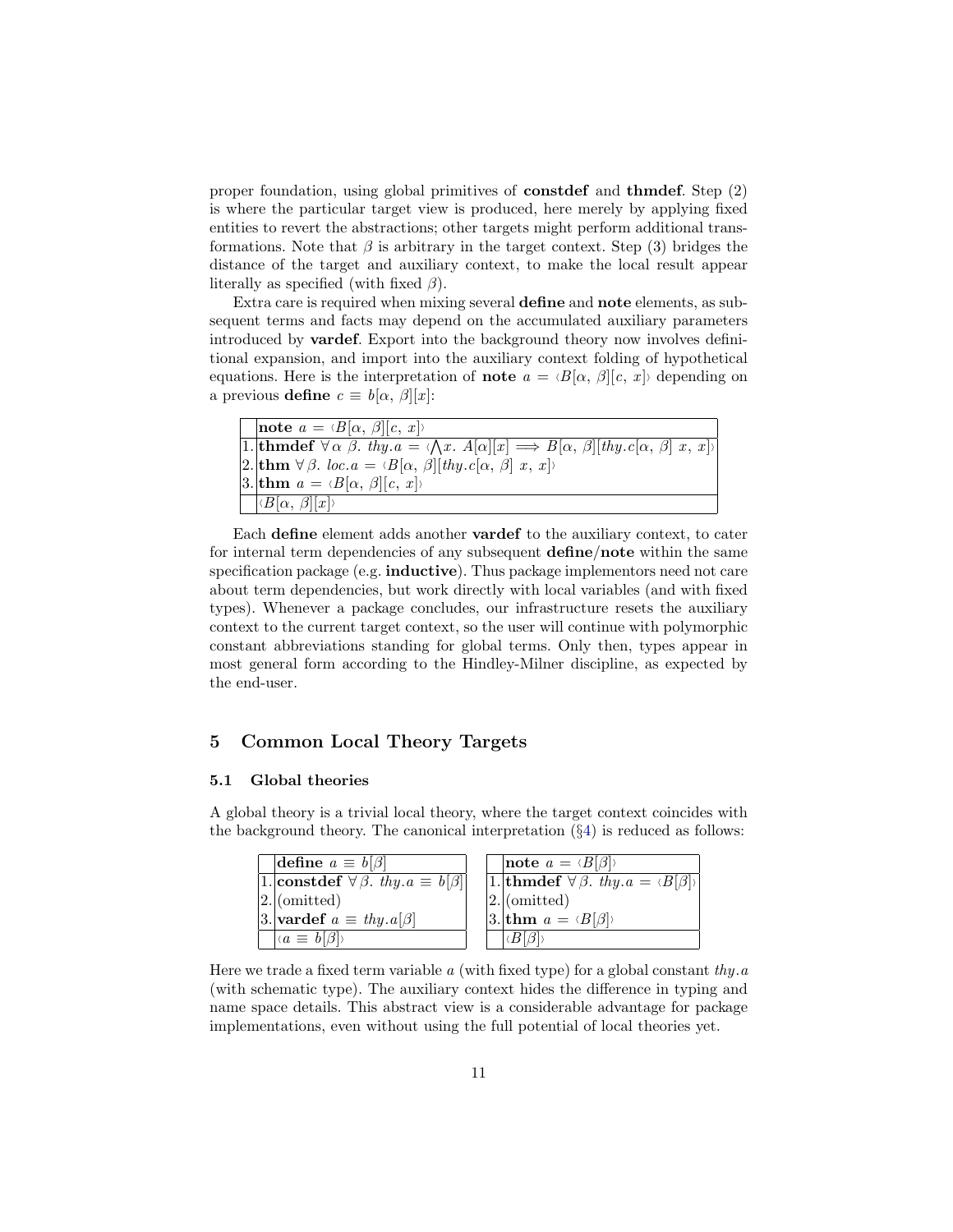The Isabelle/Isar toplevel ensures that local theory body elements occurring on the global level are wrapped into a proper target context as sketched above. Thus a local theory package like **inductive** may be invoked seamlessly in any situation.

# <span id="page-11-1"></span>5.2 Locales

Locales [\[12\]](#page-16-0) essentially manage named chunks of Isabelle/Isar context elements (§[3.2\)](#page-6-0), such as locale  $loc =$  fixes x assumes  $A[x]$ , together with declaration elements associated with conclusions. Locale expressions [\[1\]](#page-15-5) allow to combine atomic locales loc, either by renaming loc y or merge  $loc_1 + loc_2$  of the underlying axiomatic specifications. Results stemming from a locale expression may be interpreted later, giving particular terms and proofs for the axiomatic part [\[2\]](#page-15-1).

The key service provided by the locale mechanism is that of breaking up complex expressions into atomic locales. Down at that level, it hands over to the generic local theory infrastructure, by providing a target context that accepts define and note according to the canonical  $\lambda$ -lifting again (§[4\)](#page-8-0). There is only one modification: instead of working with primitive fixes and assumes of the original locale definition, there is an additional indirection through a global predicate definition **constdef** thy.loc  $\equiv \lambda x$ . A[x].

The Isabelle/Isar toplevel initializes a locale target for "context loc begin body **end**" or the short version "specification (in loc)"; the latter generalizes the traditional "theorem (in  $loc$ )" form [\[12\]](#page-16-0) towards arbitrary definitions within locales, including derived mechanisms like "inductive (in loc)".

### <span id="page-11-0"></span>5.3 Type Classes

Type-class Specification. Logically a type class is nothing more than an interpretation of a locale with *exactly one* type variable  $\alpha$ , see [\[11\]](#page-15-0). Given such a locale c[ $\alpha$ ] with fixed type  $\alpha$ , class parameters  $\overline{g[\alpha]}$  and predicate thy.c, the corresponding type class  $c$  is established by the following interpretation, where the right column resembles the traditional axclass scheme [\[17\]](#page-16-2):

| locale specification                                               | class interpretation             |
|--------------------------------------------------------------------|----------------------------------|
| locale $c=$                                                        | classdecl $c =$                  |
| fixes $g : \tau[\alpha]$                                           | const $c.g :: \tau[\gamma :: c]$ |
| assumes thy.c $g :: \tau[\alpha]$ axiom thy.c c.g[ $\gamma :: c$ ] |                                  |

The class target augments the locale target  $(\S 5.2)$  $(\S 5.2)$  by a second interpretation within the background theory where conclusions are relative to global constants  $\overline{c.g[\gamma::c]}$  and class axiom thy.c  $\overline{c.g[\gamma::c]}$ , for arbitrary types  $\gamma$  of class c.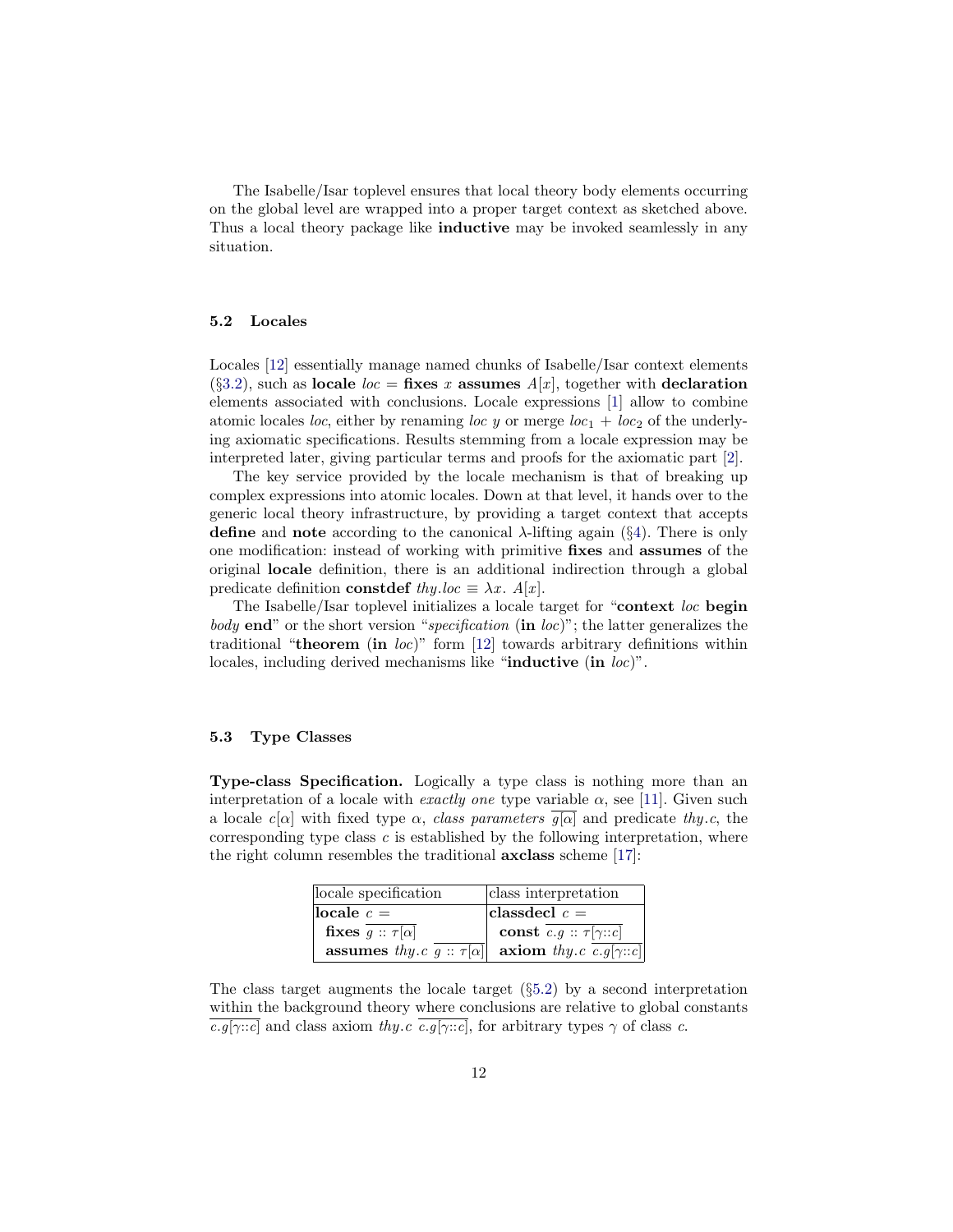| specification        | define $f \equiv t[\alpha, \beta][\overline{q}]$                                                                                                                                       |
|----------------------|----------------------------------------------------------------------------------------------------------------------------------------------------------------------------------------|
|                      | 1. background theory constdef $\forall \alpha \beta$ . thy.f $\equiv \lambda \bar{x}$ . t[ $\alpha$ , $\beta$ ][ $\bar{x}$ ]                                                           |
| 2a. locale target    | abbrev $\forall \beta$ . loc.f $\equiv$ thy.f[ $\alpha$ , $\beta$ ] $\overline{g}$                                                                                                     |
| 2b. class target     | constdef $\forall \gamma :: c \beta$ . $c.f \equiv thy.f[\gamma, \beta] \overline{c.g}$                                                                                                |
| 3. auxiliary context | $\mathbf{varedef} f \equiv \mathit{thy.f}[\alpha, \beta] \bar{g}$                                                                                                                      |
| specification        | note $a = \langle B \alpha, \beta \overline{g} $                                                                                                                                       |
|                      | 1. background theory then def $\forall \alpha \beta$ . thy. $a = \langle \Lambda \overline{x} \cdot A[\alpha]   \overline{x} \rangle \implies B[\alpha, \beta]   \overline{x} \rangle$ |
| 2a. locale target    | <b>thm</b> $\forall \beta$ . <i>loc.a</i> = $\langle B[\alpha, \beta][\overline{q}] \rangle$                                                                                           |
| 2b. class target     | <b>thmdef</b> $\forall \gamma :: c \beta$ . $c.a = \langle B[\gamma, \beta][\overline{c.g}] \rangle$                                                                                   |
| 3. auxiliary context | <b>thm</b> $a = \langle B[\alpha, \beta][\overline{q}] \rangle$                                                                                                                        |

The interpretation (2b) of fixes and define f [ $\alpha$ ,  $\beta$ ] establishes a one-to-one correspondence with *class constants c.f* [γ: $c, \beta$ ], such that  $f$  [ $\alpha, \beta$ ] becomes c.f [γ::c, β]. When interleaving **define** and **note** elements, the same situation occurs as described in §[4](#page-8-0) — hypothetical definitions need to be folded:

| <b>note</b> $a = \langle B[\alpha, \beta][f, \overline{g}]\rangle$                                                                                                                                    |
|-------------------------------------------------------------------------------------------------------------------------------------------------------------------------------------------------------|
| 1. <b>thmdef</b> $\forall \alpha \beta$ , thy, $a = \langle \Lambda \overline{x}, A[\alpha][\overline{x}] \implies B[\alpha, \beta][\text{thy.f}[\alpha, \beta], \overline{g}, \overline{g}] \rangle$ |
| $ 2a. \textbf{thm} \,\,\forall \beta. \,\, loc.a = \langle B[\alpha, \beta] [thy.f[\alpha, \beta] \,\,\overline{g}, \,\overline{g}] \rangle$                                                          |
| 2b.  <b>thmdef</b> $\forall \gamma :: c \beta$ . thy. $a = \langle B[\gamma, \beta][c.f[\gamma, \beta], \overline{c.g}]\rangle$                                                                       |
| 3. thm $a = \langle B[\alpha, \beta][f, \overline{g}] \rangle$                                                                                                                                        |

Type-class Instantiation. The instantiation target integrates type classes and overloading by providing a Haskell-like policy for class instantiation: each arity  $\kappa$  :: ( $\overline{s}$ ) c is associated with a set of class parameters c.g  $[(\delta::s) \kappa]$  for which specifications are given which respect the **assumes** of  $c$ . As auxiliary means, at the **begin** of an **instantiation**, each of these c.g  $[(\delta::s) \kappa]$  is associated with a corresponding shadow variable  $\kappa$ .g  $\delta$ :s.s. These are treated specifically in subsequent define elements:

| define $\kappa.g\;[\overline{\delta::s}] \equiv t$                                         |
|--------------------------------------------------------------------------------------------|
| 1. constdef $\forall \overline{\delta::s}.$ c.g $[(\overline{\delta::s}) \kappa] \equiv t$ |
| $ 2. $ (omitted)                                                                           |
| 3. vardef $\kappa.g$ $[\delta::s] \equiv c.g$ $[(\delta::s) \kappa]$                       |

In other words, define is interpreted by overloaded constdef. Further occurrences of define or note, unrelated to the class instantiation, are interpreted as in the global theory target  $(\S 5.1)$  $(\S 5.1)$ . As an additional policy the **instantiation** target requires all class parameters to be specified before admitting the obligatory instance proof before the end.

**Target Syntax.** As seen in  $\S2$  $\S2$  both the **class** and **instantiation** context allows us to refer to whole families of corresponding constants uniformly. The idea is to let the user write c.f unambiguously, and substitute this internally according to the actual instantiation of the class type parameter  $[\gamma : c]$ . This works by splitting conventional order-sorted type inference into three phases: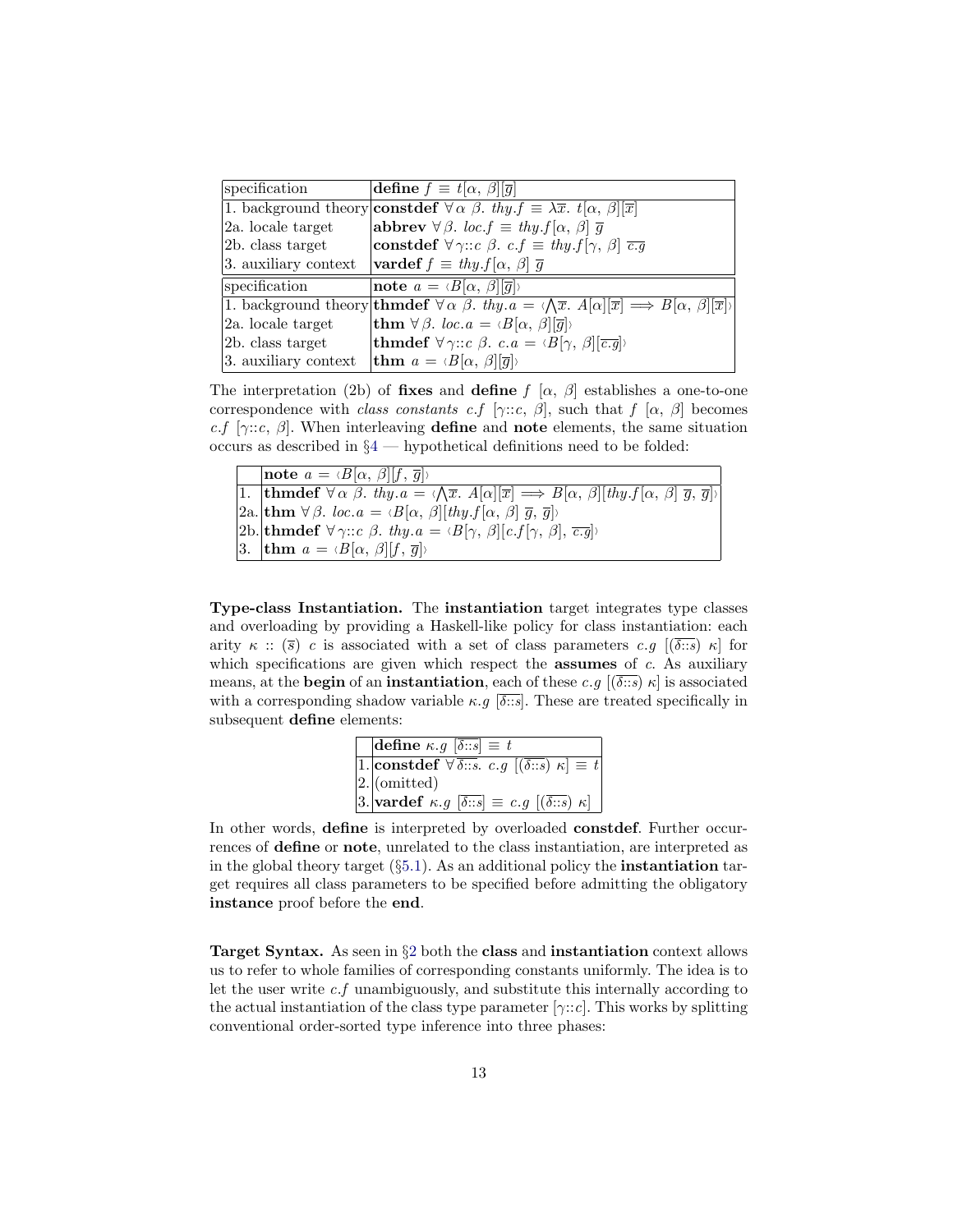| phase             | <b>class</b> target                                         | instantiation target                                                                                                            |
|-------------------|-------------------------------------------------------------|---------------------------------------------------------------------------------------------------------------------------------|
| 1. type inference |                                                             | with class constraint $\gamma$ : c on c.f disregarded                                                                           |
|                   |                                                             | 2a. type improvement $ c.f $ ? $\epsilon   \sim c.f$ $ \alpha   c.f $ ? $\epsilon   \sim c.f$ $ (\overline{\delta::s}) \kappa $ |
| 2b. substitution  |                                                             | $ c.f  \alpha \rightarrow f  \alpha $ $ c.f  (\overline{\delta : s}) \kappa \rightarrow \kappa.f   \overline{\delta} $          |
| 3. type inference | with all constraints, fixing remaining inference parameters |                                                                                                                                 |

To permit writing terms c.f [ $\alpha$ ] for  $\alpha$  even without a class constraint, first the class constraint  $\gamma$ :: c on c.f is disregarded in phase (1) and is re-considered in phase (3); in between, types left open by type inference are still improvable type inference parameters ?ξ.

Whenever c.f is used with a characteristic type parameter ( $\alpha$  in class case,  $(\delta::s)$  κ in **instantiation** case), it is substituted by the appropriate parameter (f for class or  $\kappa$ .f for instantiation) in phase (2b); more general occurrences  $c.f$  [γ] are left unchanged. This allows to write  $c.f$  uniformly for both local and global versions.

To relieve the user from cumbersome type annotations, a type improvement step is carried out (2a): if c.f carries a type inference parameter ?ξ, this is specialized to the characteristic type parameter. This step will hand over  $c.f$ with completely determined type information.

As a particularity of the **instantiation** target, the substitution c.f  $[(\delta::s) \kappa]$  $\rightsquigarrow$   $\kappa.f$   $\delta$  is only carried out while no **define**  $\kappa.f$   $\delta$ ::s  $\equiv t$  has occurred yet; afterwards, occurrences of c.f  $[(\delta::s) \kappa]$  are taken literally.

When printing terms, substitutions are reverted:  $f(\alpha) \rightsquigarrow c.f(\alpha)$  for **class**, and  $\kappa f$   $\overline{\delta}$   $\sim$  c.f  $\overline{\delta}$ :  $\overline{\delta}$   $\kappa$  for **instantiation**. Thus the surface syntax expected by the end-user is recovered.

# 6 Conclusion

Related Work. Structured specifications depending on parameters and assumptions are closely related to any variety of "modular logic", which may appear in the guise of algebraic specification, little theories etc. Many module systems for proof assistants have been developed in the past, and this is still a matter of active research. Taking only Coq [\[4\]](#page-15-7) as example, there are "structures" (a variety of record types), "sections" (groups of definitions and proofs depending on parameters and assumptions), and "modules" that resemble ML functors.

Our approach of building up specification contexts and the canonical interpretation of body elements by  $\lambda$ -lifting is closely akin to "sections" in Coq. Here we continue the original locale idea [\[12\]](#page-16-0), which was presented as a "sectioning concept for Isabelle" in the first place. There are two main differences to Coq sections: our axiomatic target needs to be fixed once and for all, but the definitional body may be extended consecutively. In Coq both parts are intermingled, and cannot be changed later. Note that Coq sections vanish when the scope is closed, but a local theory may be recommenced.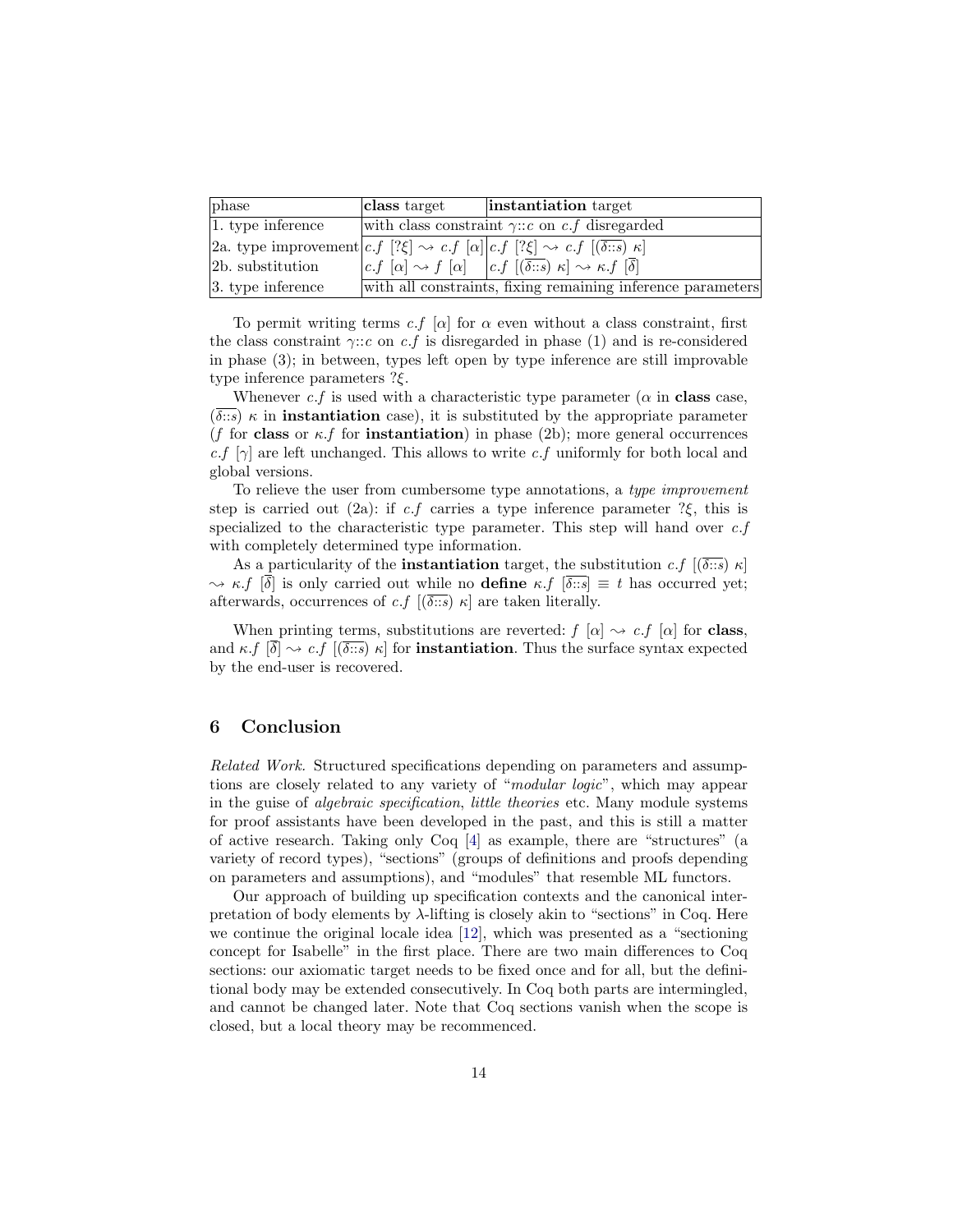Beyond similarities to particular module systems our approach is different in providing a broader scope. Acknowledging the existence of different module concepts, we offer a general architecture for integrating them into a common framework. After implementing a suitable target mechanism, a particular module concept will immediately benefit from body specification elements, as produced by existing definitional packages (inductive, primrec, function, etc.).

Fitting a module system into our framework requires a representation of its logical aspects within Isabelle/Pure, and any auxiliary infrastructure as Isabelle/ Isar context. The latter is very flexible thanks to generic context data (covering arbitrary ML values in a type-safe fashion), and generic "declarations" for maintaining such data depending on a logical morphism. The Pure framework [\[15\]](#page-16-5) supports higher-order logic, but only simple types without type quantification [\[8\]](#page-15-2). The particular targets presented here demonstrate that non-trivial modular concepts can indeed be mapped to the Pure logic, including an illusion of local type-quantification (for definitions) according to Hindley-Milner [\[13\]](#page-16-6).

In fact, there is no need to stay within our canonical interpretation of  $\lambda$ lifting at all. This template may be transcended by using explicit proof terms in Pure, to enable more general "admissible" principles in the interpretation. For example, the AWE tool [\[6\]](#page-15-8) applies theory interpretation techniques directly to global type constructors, constants and axioms. This allows one to operate on polymorphic entities, as required for an abstract theory of monads, for example. In AWE, definitions and theorems depending on such global axiomatizations are transformed extra-logically by mapping the corresponding proof objects, and replaying them in the target context. The present implementation needs to redefine some common specification elements. Alternatively, one could present this mechanism as another local theory target, enabling it to work with any local definitional package, without requiring special patches just for AWE.

Implementation and Applications. Since Isabelle2008, local theories are the official interface for implementing derived specification mechanisms within the Isabelle framework. The distribution includes the general framework, with a couple of targets and definitional packages for the new programming interface. We already provide target mechanisms for global theories, locales, type classes and class instantiations as described above. There is another target for raw overloading without the type-class discipline. Moreover, the following body specifications are available:

- definition and theorem as wrappers for the define and note primitives
- primrec for structural recursion over datatypes
- inductive and coinductive for recursive predicates and sets (by Stefan Berghofer)
- function for general recursive functions (by Alexander Krauss)
- nominal-inductive and nominal-primrec for specifications in nominal logic (by Christian Urban and Stefan Berghofer)

Experience with such "localization" efforts of existing packages indicates that conversion of old code is reasonably easy; package implementations can usually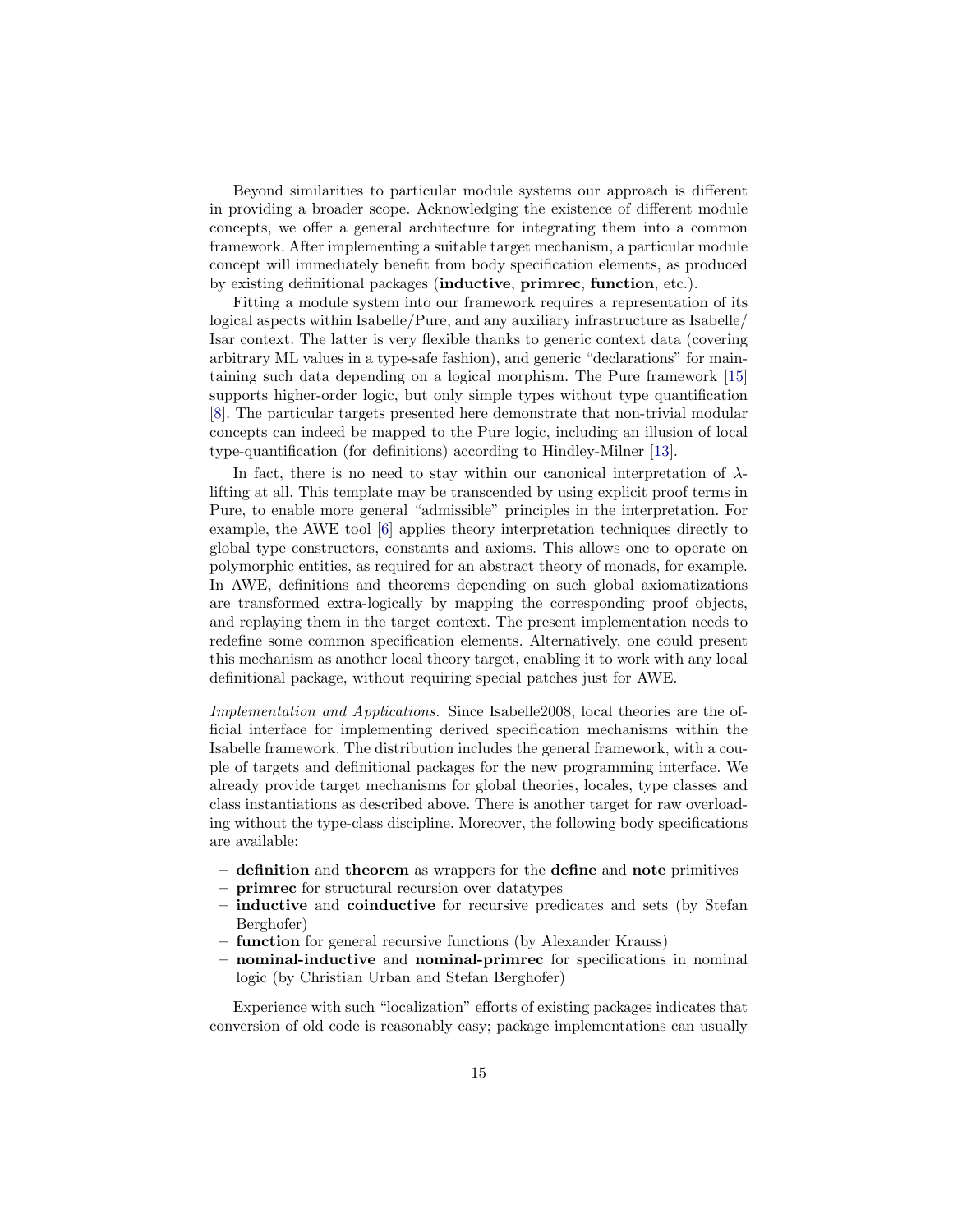be simplified by replacing primitive specifications by our streamlined local theory elements. Some extra care is required since packages may no longer maintain "global handles" on results, e.g. the global constant name of an inductively defined predicate. Such references to logical entities need to be generalized to arbitrary terms. Due to interpretation of the original specification in a variety of targets, one cannot count on particular global results, but needs to work with explicit Isar contexts and morphisms on associated data.

Acknowledgments. Tobias Nipkow and Alexander Krauss greatly influenced the initial "local theory" design (more than 2 years ago), by asking critical questions about definitions within locales. Early experiments with inductive definitions by Stefan Berghofer showed that the concept of "auxiliary context" is really required, apart from the "target context". Amine Chaieb convinced the authors that serious integration of locales and type-classes is really needed for advanced algebraic proof tools. Clemens Ballarin helped to separate general local theory principles from genuine features of locales. Norbert Schirmer and other early adopters helped to polish the interfaces.

## References

- <span id="page-15-5"></span>1. Ballarin, C.: Locales and locale expressions in Isabelle/Isar. In: S. Berardi, et al. (eds.) Types for Proofs and Programs (TYPES 2003), LNCS, vol. 3085. Springer-Verlag (2004)
- <span id="page-15-1"></span>2. Ballarin, C.: Interpretation of locales in Isabelle: Theories and proof contexts. In: J.M. Borwein, W.M. Farmer (eds.) Mathematical Knowledge Management (MKM 2006), LNAI, vol. 4108. Springer-Verlag (2006)
- <span id="page-15-4"></span>3. Barendregt, H., Geuvers, H.: Proof assistants using dependent type systems. In: A. Robinson, A. Voronkov (eds.) Handbook of Automated Reasoning. Elsevier (2001)
- <span id="page-15-7"></span>4. Barras, B., et al.: The Coq Proof Assistant Reference Manual, v. 8.1. INRIA (2006)
- <span id="page-15-9"></span>5. Bertot, Y., et al. (eds.): Theorem Proving in Higher Order Logics (TPHOLs 1999), LNCS, vol. 1690. Springer-Verlag (1999)
- <span id="page-15-8"></span>6. Bortin, M., Broch Johnsen, E., Lüth, C.: Structured formal development in Isabelle. Nordic Journal of Computing 13 (2006)
- <span id="page-15-6"></span>7. Chaieb, A., Wenzel, M.: Context aware calculation and deduction — ring equalities via Gröbner Bases in Isabelle. In: M. Kauers, et al. (eds.) Towards Mechanized Mathematical Assistants (CALCULEMUS and MKM 2007), LNAI, vol. 4573. Springer-Verlag (2007)
- <span id="page-15-2"></span>8. Church, A.: A formulation of the simple theory of types. J. Symbolic Logic (1940)
- <span id="page-15-3"></span>9. Gordon, M.J.C., Melham, T.F. (eds.): Introduction to HOL: A theorem proving environment for higher order logic. Cambridge University Press (1993)
- <span id="page-15-10"></span>10. Gunter, E.L., Felty, A. (eds.): Theorem Proving in Higher Order Logics (TPHOLs 1997), LNCS, vol. 1275. Springer-Verlag (1997)
- <span id="page-15-0"></span>11. Haftmann, F., Wenzel, M.: Constructive type classes in Isabelle. In: T. Altenkirch, C. McBride (eds.) Types for Proofs and Programs (TYPES 2006), LNCS, vol. 4502. Springer-Verlag (2007)